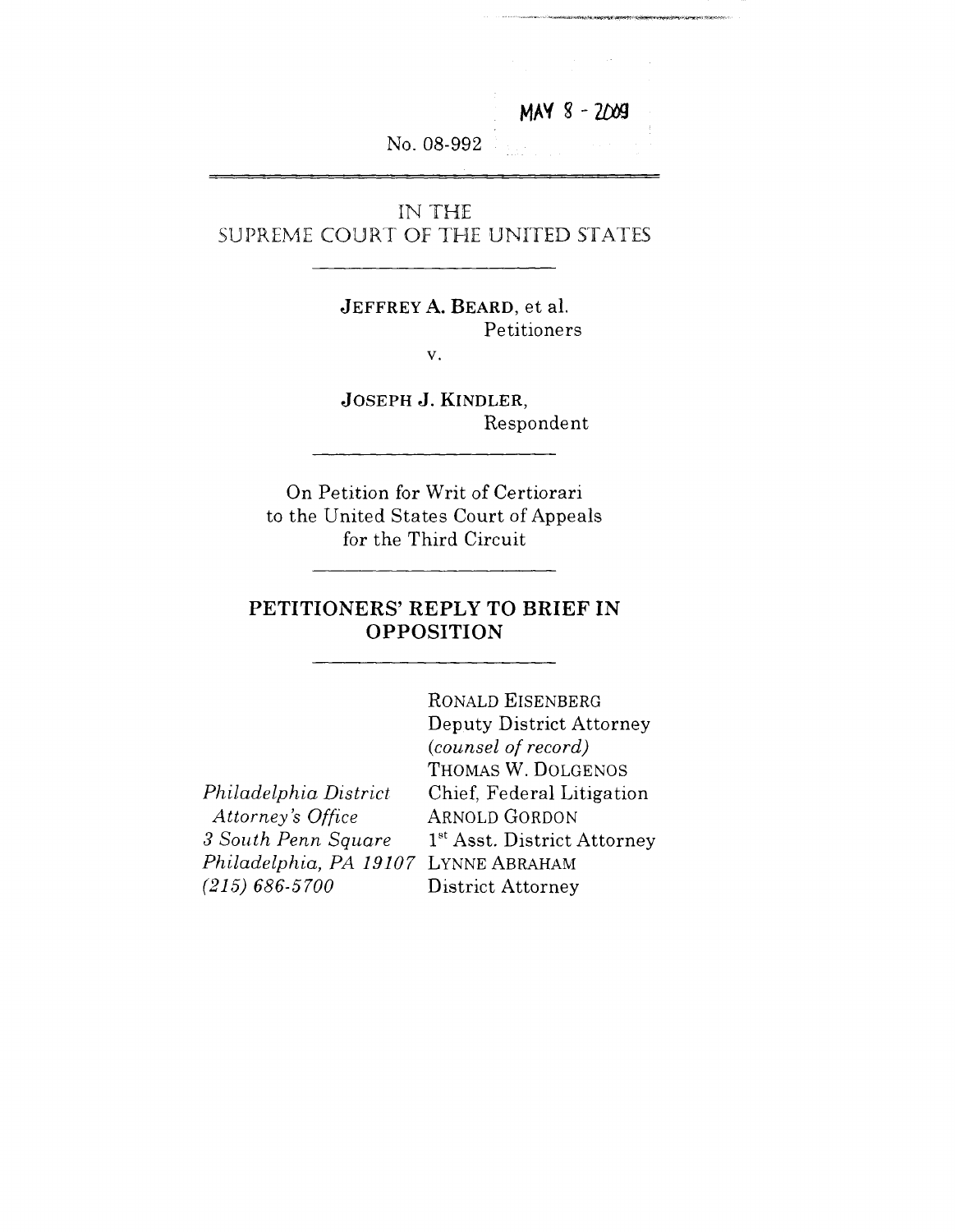# Table of Contents

| Table of Citations                                                                                                                                                                          |  |
|---------------------------------------------------------------------------------------------------------------------------------------------------------------------------------------------|--|
| Reply Argument                                                                                                                                                                              |  |
| Contrary to respondent's cavil, this<br>case squarely presents the question of<br>whether state procedural rules are<br>"inadequate" if the state court has<br>discretion in applying them. |  |
| Conclusion                                                                                                                                                                                  |  |

 $\mathcal{L}^{\text{max}}_{\text{max}}$  ,  $\mathcal{L}^{\text{max}}_{\text{max}}$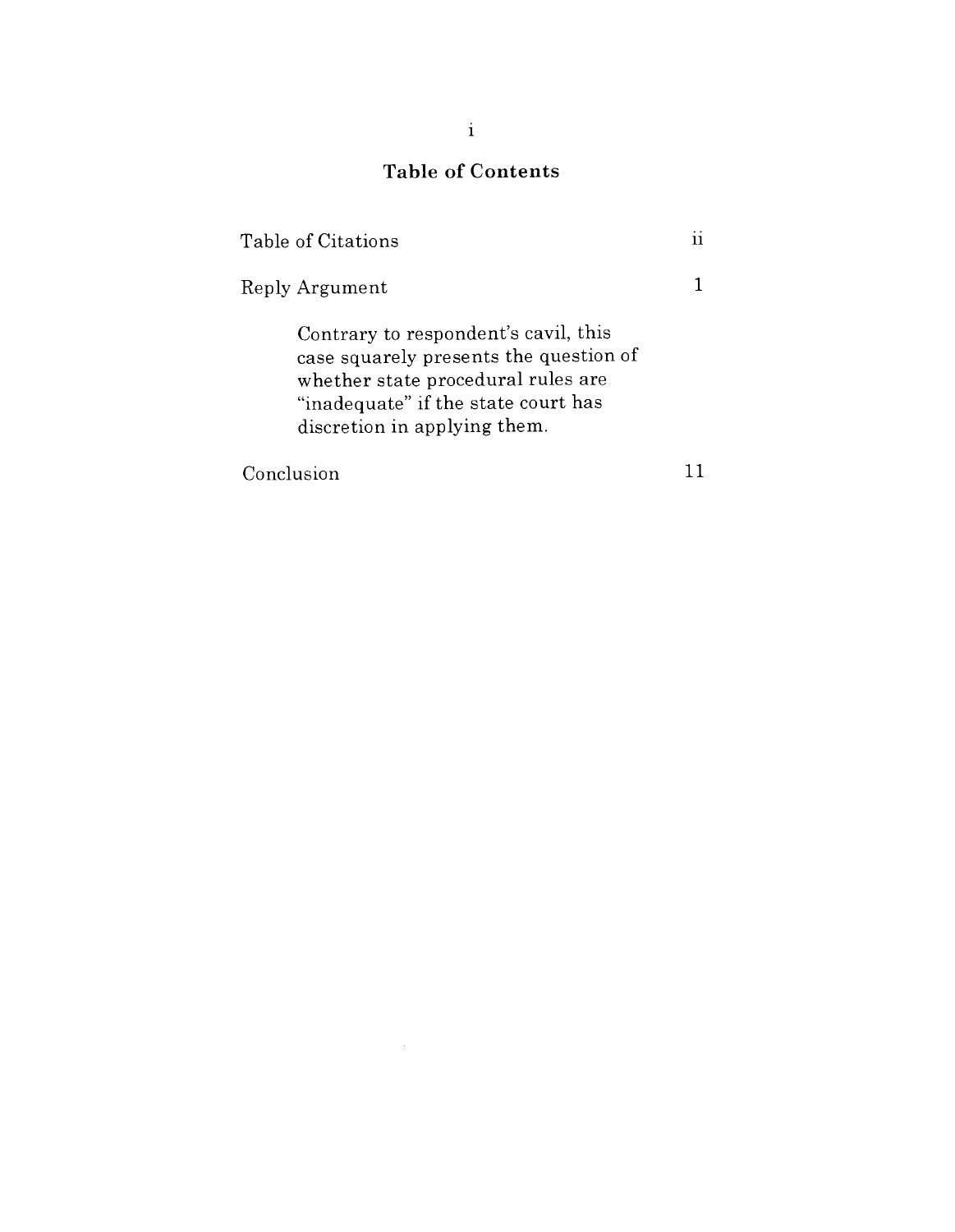# Table of Citations

# Federal Cases

| <i>Doctor v. Walters, 96 F.3d 675 (3rd Cir. 1996)</i>             | 5, 6 |
|-------------------------------------------------------------------|------|
| Fahy v. Horn, 516 F 3d 169 (2008)                                 | 8    |
| <i>Holiday v. Varner</i> , 176 Fed. Appx. 284 $(2006)$            | 8    |
| <i>Holland v. Horn,</i> 519 F.3d 107 (2008)                       | 8    |
| <i>Jermyn v. Horn,</i> 266 F.3d 257 (2001)                        | 8    |
| <i>Leyva v. Williams,</i> 504 F.3d 357 (2007)                     | 8    |
| <i>Lines v. Larkin</i> , 208 F.3d 153 (3 <sup>rd</sup> Cir. 2000) | 7    |
| <b>State Cases</b>                                                |      |
| Commonwealth v. Boyd, 366 A.2d 934<br>(Pa. Super. 1976)           | 3    |
| Commonwealth v. Clark, 446 A.2d 633<br>(Pa. Super. 1982)          | 4    |
| Commonwealth v. Deemer, 705 A.2d 827<br>(Pa. 1997)                | 8    |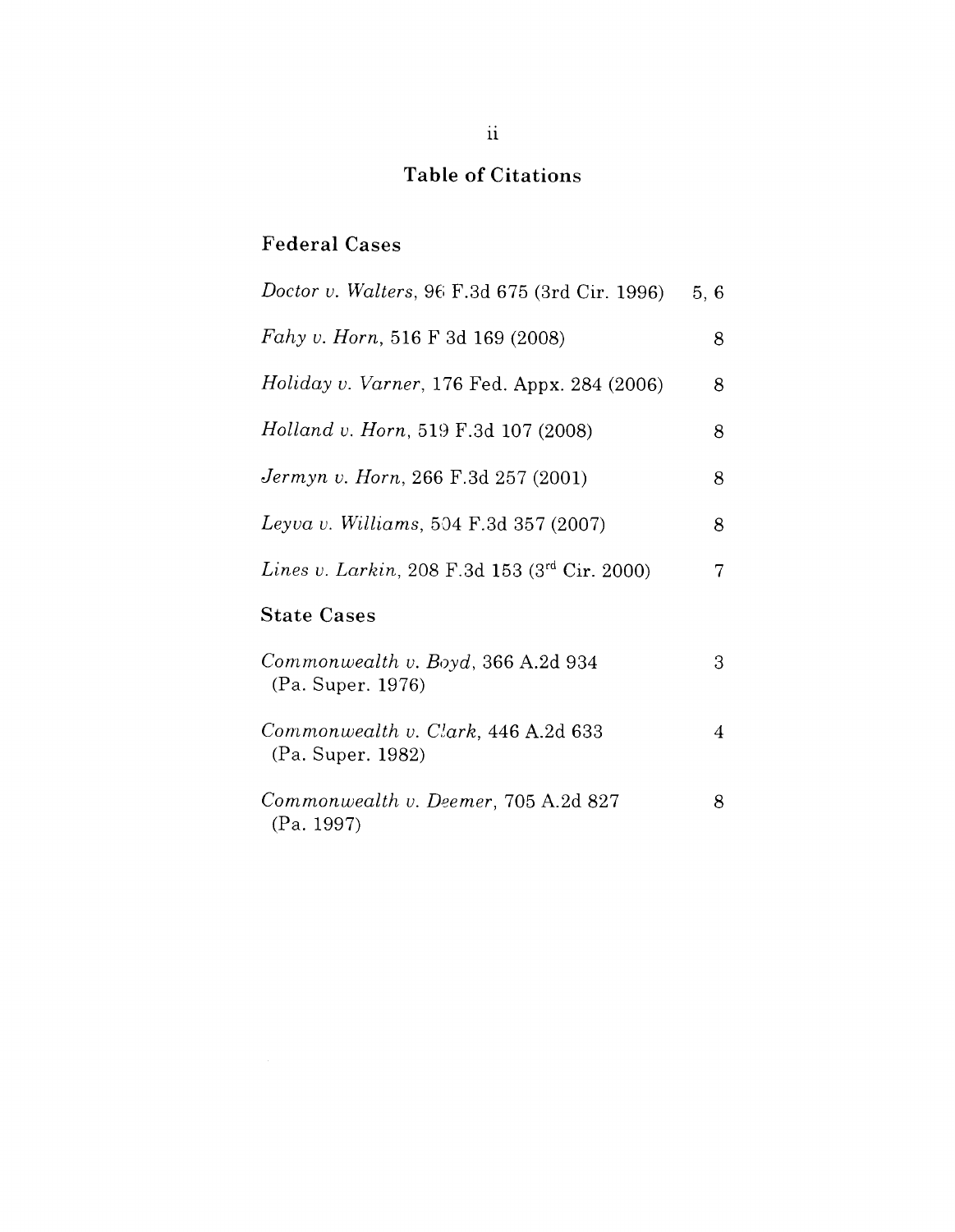| Commonwealth v. Galloway, 333 A.2d 741<br>(Pa. 1975)                                         |    |
|----------------------------------------------------------------------------------------------|----|
| Commonwealth v. Gibson, 951 A.2d 1110<br>(Pa. 2008)                                          | 9  |
| Commonwealth v. Steele, 961 A.2d 786<br>(Pa. 2008)                                           | 9  |
| <b>Miscellaneous</b>                                                                         |    |
| 16B C. WRIGHT, A. MILLER, & E. COOPER,<br>FEDERAL PRACTICE AND PROCEDURE<br>$(2nd$ ed. 1996) | 10 |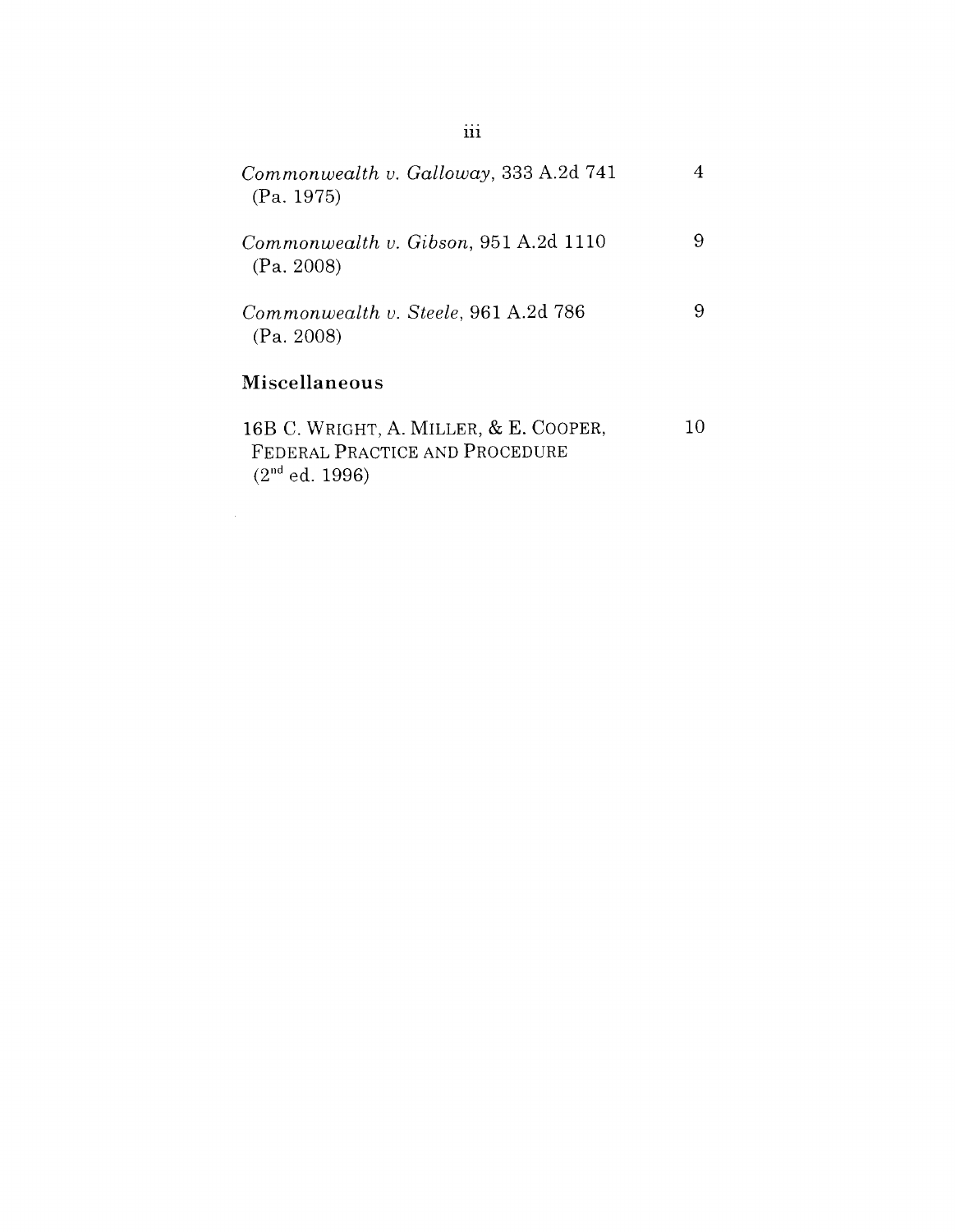#### **Reasons for Granting the Petition**

**Contrary to respondent's cavil, this case squarely presents the question of whether state procedural rules are "inadequate" if the state court has discretion in applying them.**

In the way of all briefs in opposition to certiorari, respondent labors to portray the issue presented as both ccmplicated and unremarkable. He argues that the state procedural rule in question was a moving target that the state courts regularly altered and applied to unsuspecting (albeit fugitive) defendants. He maintains that the federal court of appeals refused to honor the rule not because it was discretionary, but because it was newly mandatory and therefore not "firmly established." He says that the problem of discretion is "a straw man."

Respondent's efforts disregard the language of the state and federal decisions in this very case. The Pennsylvania Supreme Court made very clear that it was applying an *abuse of discretion standard* to the trial: court's dismissal of respondent's post-verdict motions. The Third Circuit court of appeals made very clear that the fugitive forfeiture rule it was reviewing was one of discretion, that the ~:ule was *for that reason* not firmly established, and that the state ground was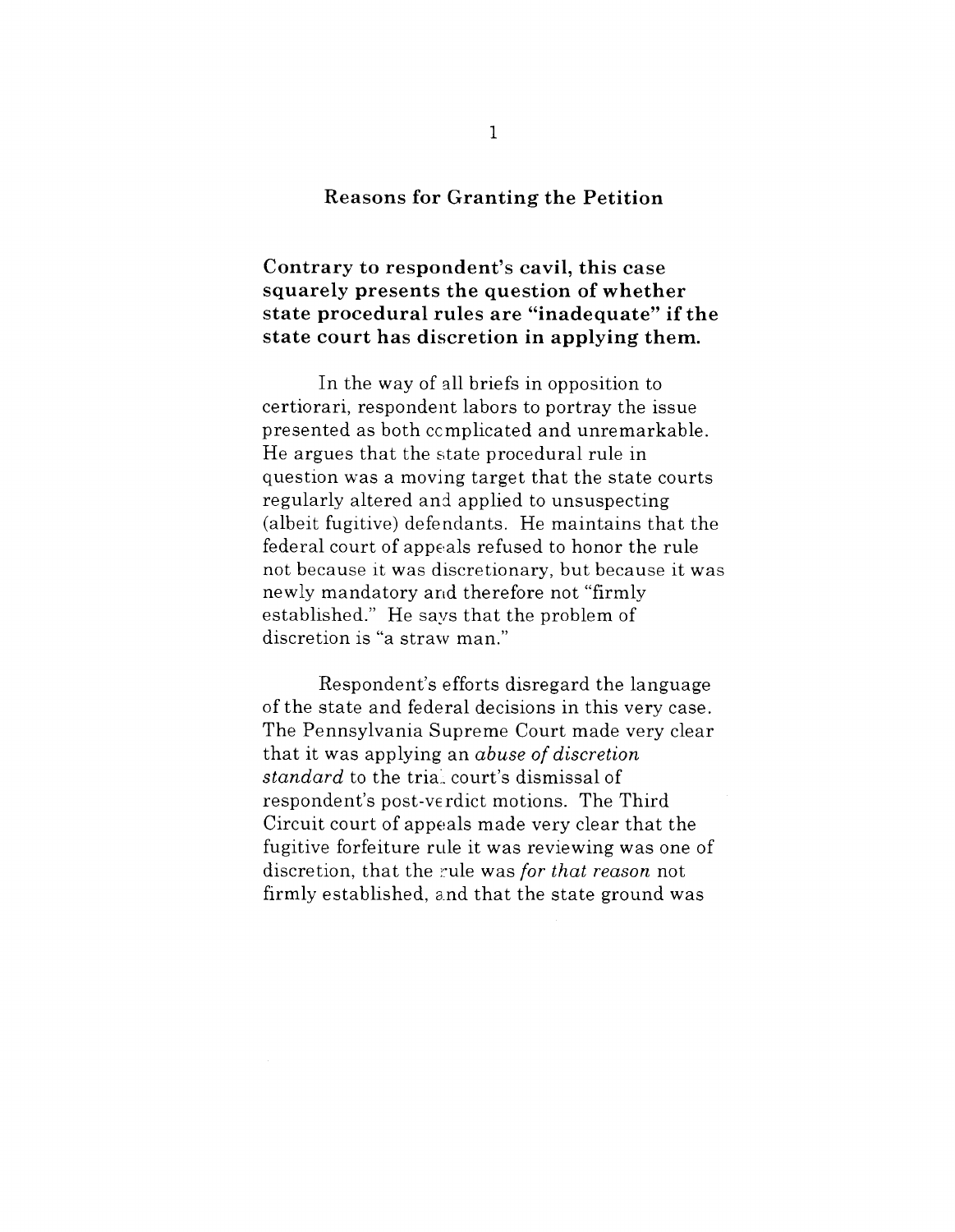as a result inadequate. That is why this case demonstrates the need to revisit the "firmly established/consistently applied" standard for implementing the adequate-state-grounds doctrine.

Here is what the state court said about the fugitive flight ruling that barred merits review of most of respondent's claims. On direct appeal, the court framed the issue this way: "Appellant argues that it was an *abuse of discretion* to dismiss his post-verdict motions." App. 82 (emphasis supplied). "[T]he question becomes whether the trial court *has authority* to dismiss such motions as a response to an Appellant's flight. The United States Supreme Court has recently reviewed its own case law which *permits* its appellate courts to dismiss." App. 83 (emphasis supplied).

Thus the state supreme court plainly understood the question to be whether the trial court had abused its discretion in dismissing - *not* whether it was bound to do so by some newly crafted rule of "absolute fugitive forfeiture." And the court answered that question by affirming that the trial court did indeed have such discretion: "[O]ur trial courts, when faced with a defendant in fugitive status, also have every *right* to fashion an appropriate response, which *can include* the dismissal of pending post-verdict motions. *Our review* of that action *is limited* to determining whether the flight has a connection with the court's ability to dispose the defendant's case and whether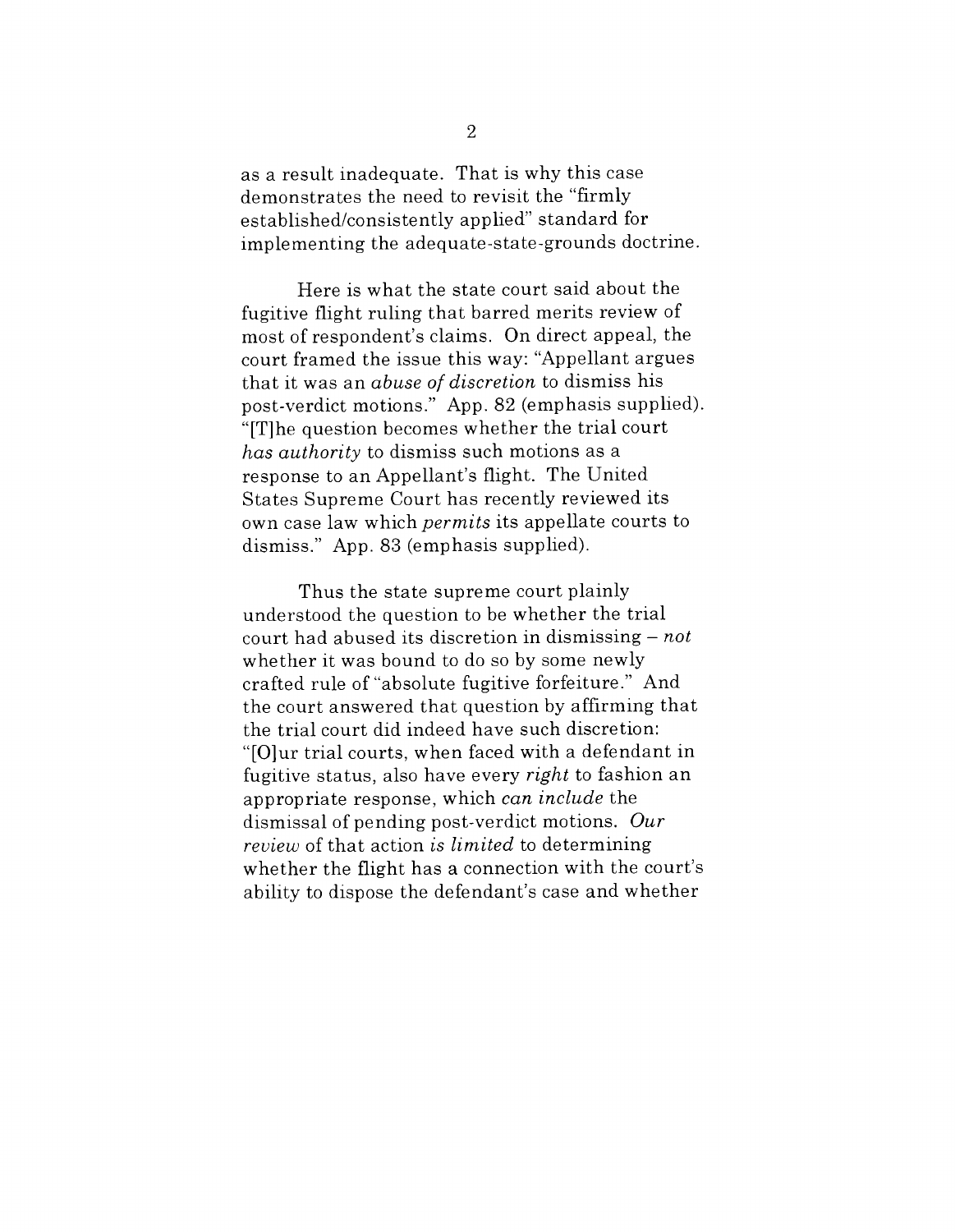the sanction imposed in response to the flight *is reasonable under the circumstances."* App. 84.

These phrases  $-$  "abuse of discretion," "has authority," "permits," "right," "can include," "our review ... is limited," "is reasonable under the circumstances" - are simply not consistent with respondent's repeated representation that the state supreme court was imposing a new and "absolute" fugitive forfeiture rule. *See, e.g.*, Brief in Opp. at i, 11, 12, 13, 14. On the contrary, the court spoke in the classic language of discretion.

In doing so, the state supreme court in this case applied precisely the same approach to fugitive flight that had been taken by the intermediate state appellate court in the years preceding the escapes perpetrated by respondent himself, in 1984 and again in  $1986$ <sup>1</sup>

*<sup>&#</sup>x27;See, e.g., Commgnwealth v. Boyd,* 366 A.2d 934, 934- 35 (Pa. Super. 1976) ("The sole question is whether or not the trial court acted properly in dismissing the post-trial motions and refusing to reinstate and reconsider them when appellant returned.... If he thereafter returns it is a matter of discretion of the court whether or not the circumstances justify a reinstatement of his post-trial motions or applications.... We find that the ... trial court did not abuse its discretion in refusing to consider the motions"); *Commonwealth v. Clark,* 446 A.2d 633, 634 (Pa. Super. 1982) ([W]hen appellant returns to the court's jurisdiction, this court may grant leave to re-file post-trial motions .... While it (continued...)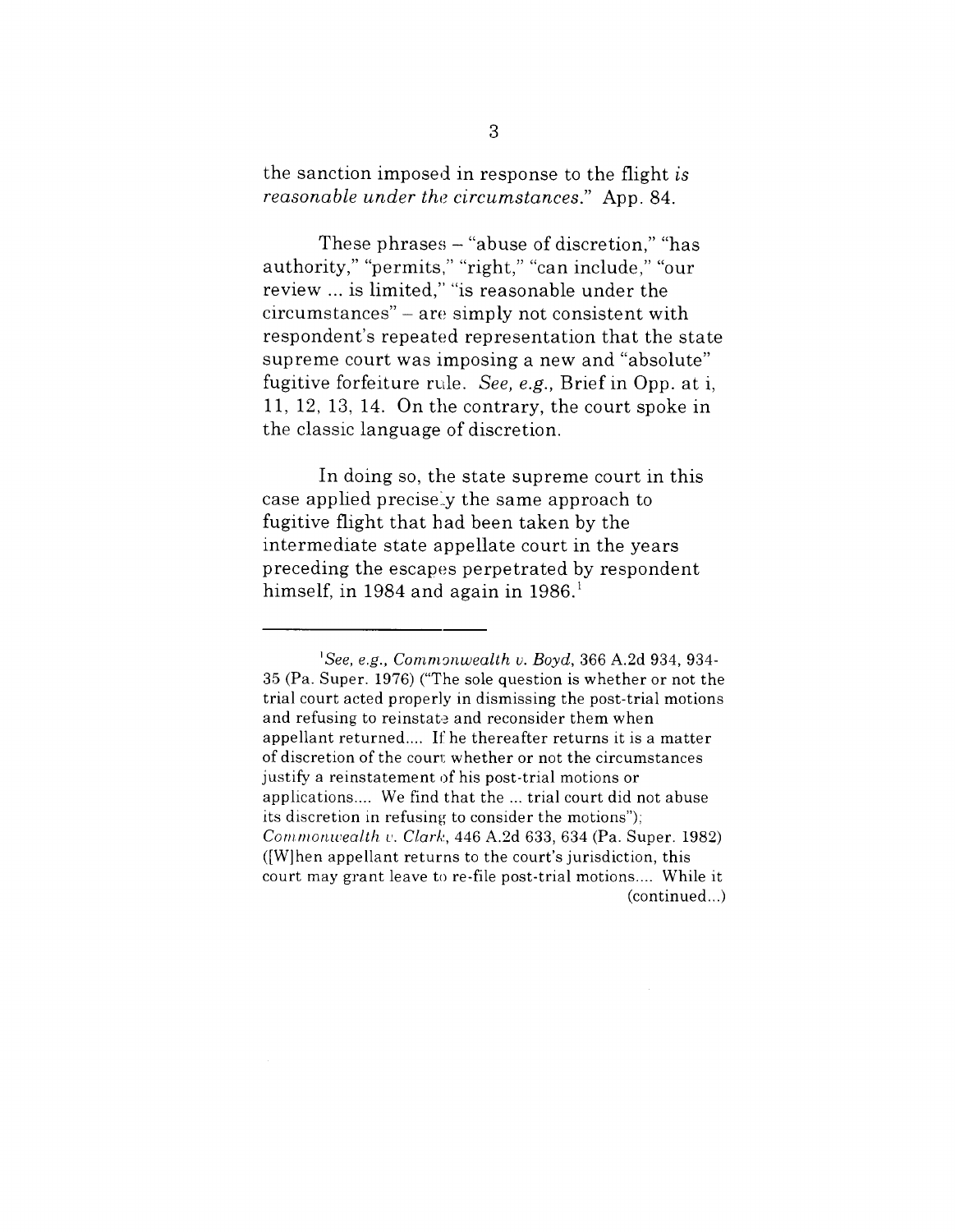Likewise in federal court. Here is what the court of appeals said about the fugitive flight rule that it found inadequate. Pennsylvania appellate courts "can *exercise discretion* to hear the claims of defendant's appeal.... When Kindler escaped in 1984, ... the state trial court *still had discretion* to reinstate his post-verdict motions. *Accordingly,* we conclude that, under *Doctor [v. Walters,* 96 F.3d  $675$  ( $3<sup>rd</sup>$  Cir. 1996)], Pennsylvania's fugitive waiver law did not preclude the district court from reviewing the merits of the claims raised in

Respondent himself indirectly acknowledges that this was the state of Pennsylvania law at the time of respondent's escapes: "After *Galloway,* Pennsylvania's ... courts consistently recognized their discretion to hear a properly filed appeal as long as the criminal defendant had returned to the jurisdiction before the appeal was dismissed." Brief in Opp. at 7 (citations omitted). Respondent appears to believe, however, that the discretion to hear a fugitive's claims did not include the discretion *not* to hear the fugitive's claims. Of course that would be no kind of discretion at all.

 $^1$ (...continued)

is within our discretion to remand for reinstatement, as did the *[Commonwealth ~,.] Galloway* [333 A.2d 741 (1975)] court, we are not constrained to do so. We conclude instead that the trial court did not abuse its discretion in declining to reinstate appellant's post-trial motions even after he was returned to the jurisdiction").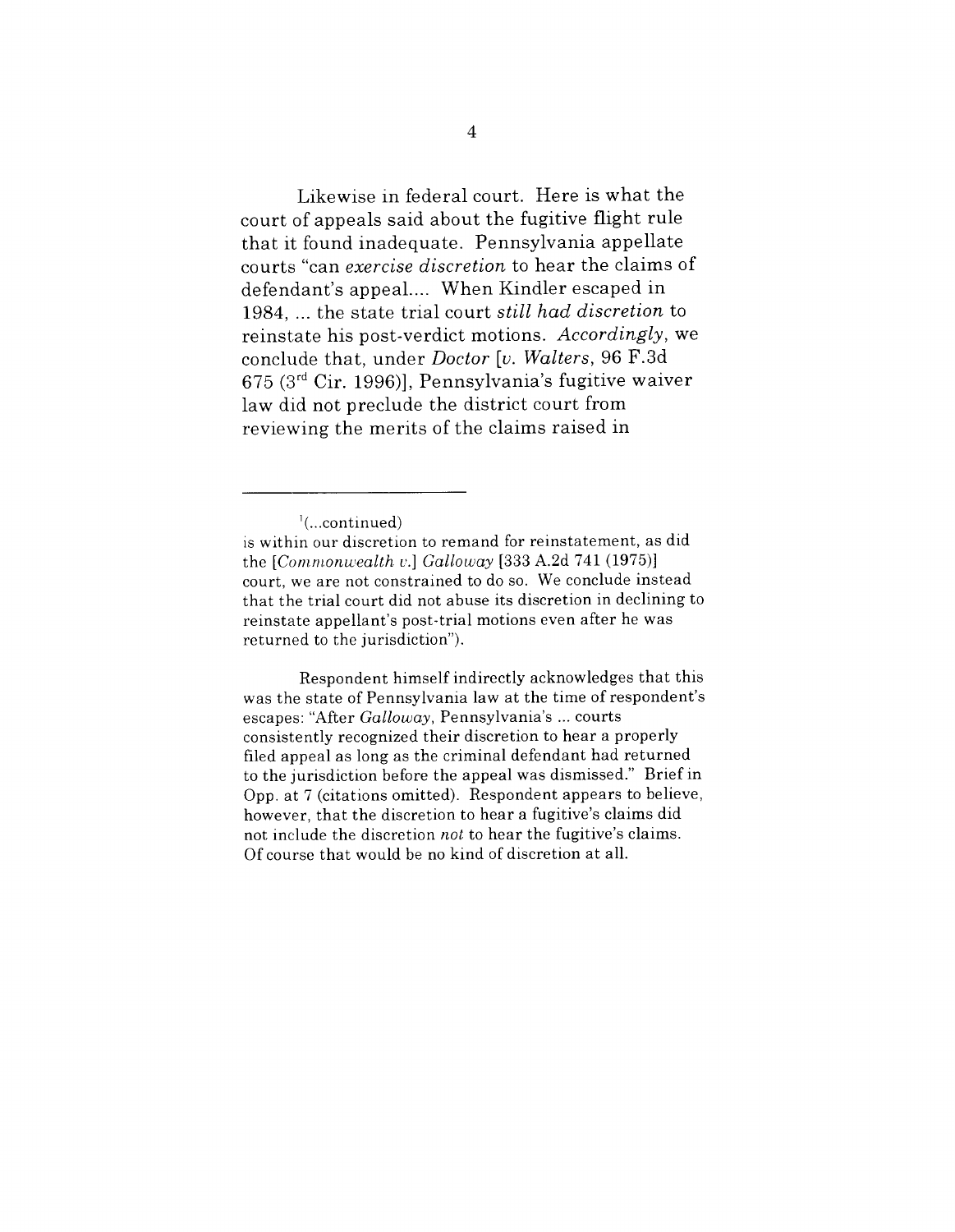Kindler's habeas petition." App. 23 (emphasis supplied).

Thus the court of appeals saw the applicable fugitive forfeiture rule exactly as did the state supreme court: as a matter within the discretion of the trial court. And it was exactly *because* of that discretion *("Accordingly* .... ") that the state bar could be ignored: it was not adequate to preclude federal merits review.

Respondent insists that the prior precedent on which the court of appeals relied - *Doctor v. Walters* – somehow transmogrifies the plain language quoted above. *Doctor,* he asserts, holds that Pennsylvania's fugitive waiver rule was recast into an automatic, absolute bar, which was inadequate only because it was applied retroactively, not because it was discretionary. Therefore, contends respondent, the decision in this case must rest on the same ground.

Respondent's understanding of Third Circuit precedent, however, simply is not shared by the Third Circuit itself. Contrary to respondent's invention, *see* Brief in Opp. at 15, there is not a word in the opinion below about any "change" in Pennsylvania's fugitive practice, not a word about any "shift" or "retroactive application" or new "absolute" bar.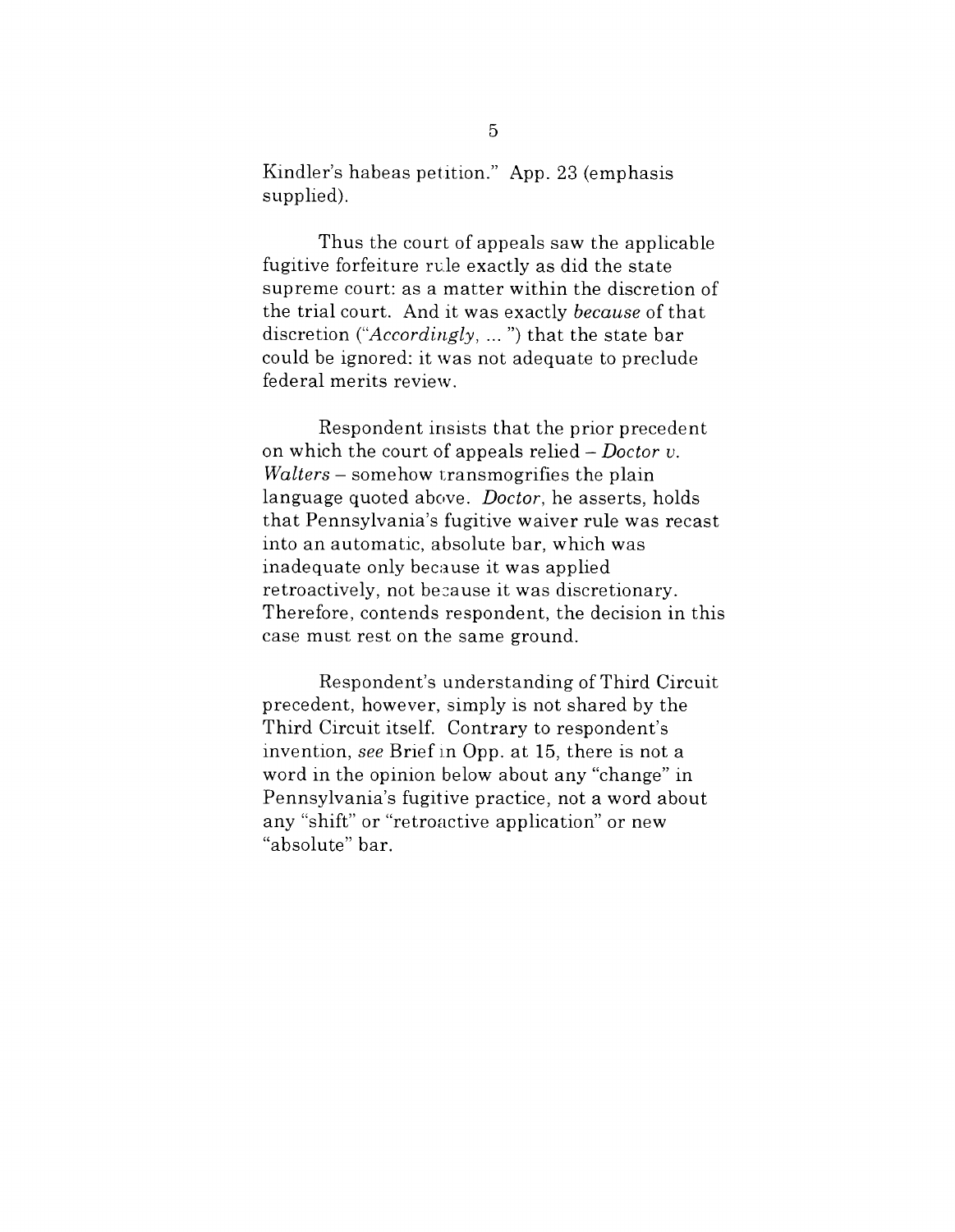Instead, this is what the court of appeals had to say about its prior opinion in *Doctor:* "On federal habeas review, the Commonwealth argued that the state courts' application of the fugitive waiver doctrine precluded federal habeas relief. We disagreed because the rule was not being consistently or strictly applied when Doctor escaped in 1986. *Id.* at 684-686. After surveying decisions of the Pennsylvania courts we concluded that Pennsylvania courts *had discretion* to hear an appeal filed by a fugitive who had been returned to custody before an appeal was initiated or dismissed. *Id.* at 686. *Accordingly,* the fugitive forfeiture rule was not 'firmly established' and *therefbre* was not an independent and adequate procedural rule sufficient to bar review of a habeas petitioner in federal court." App. 21-22 (emphasis supplied). $^{2}$ 

 $2$ Nor is this the only time that the Third Circuit has characterized its *Doctor* decision in such terms. Indeed the court previously has used virtually identical language to describe *Doctor:* "[A]n examination of Pennsylvania cases established that when Doctor escaped, Pennsylvania courts recognized that they *had the discretion* to hear an appeal so long as custody of the fugitive-appellant 'had been restored before the appellate process was ever initiated,' *id.* at 685-6, as was the case there. *Accordingly,* we held that Pennsylvania's fugitive forfeiture rule was not an adequate and independent state rule." *Lines v. Larkin,* 208 F.3d 153, 168-69 ( $3<sup>rd</sup>$  Cir. 2000) (emphasis supplied).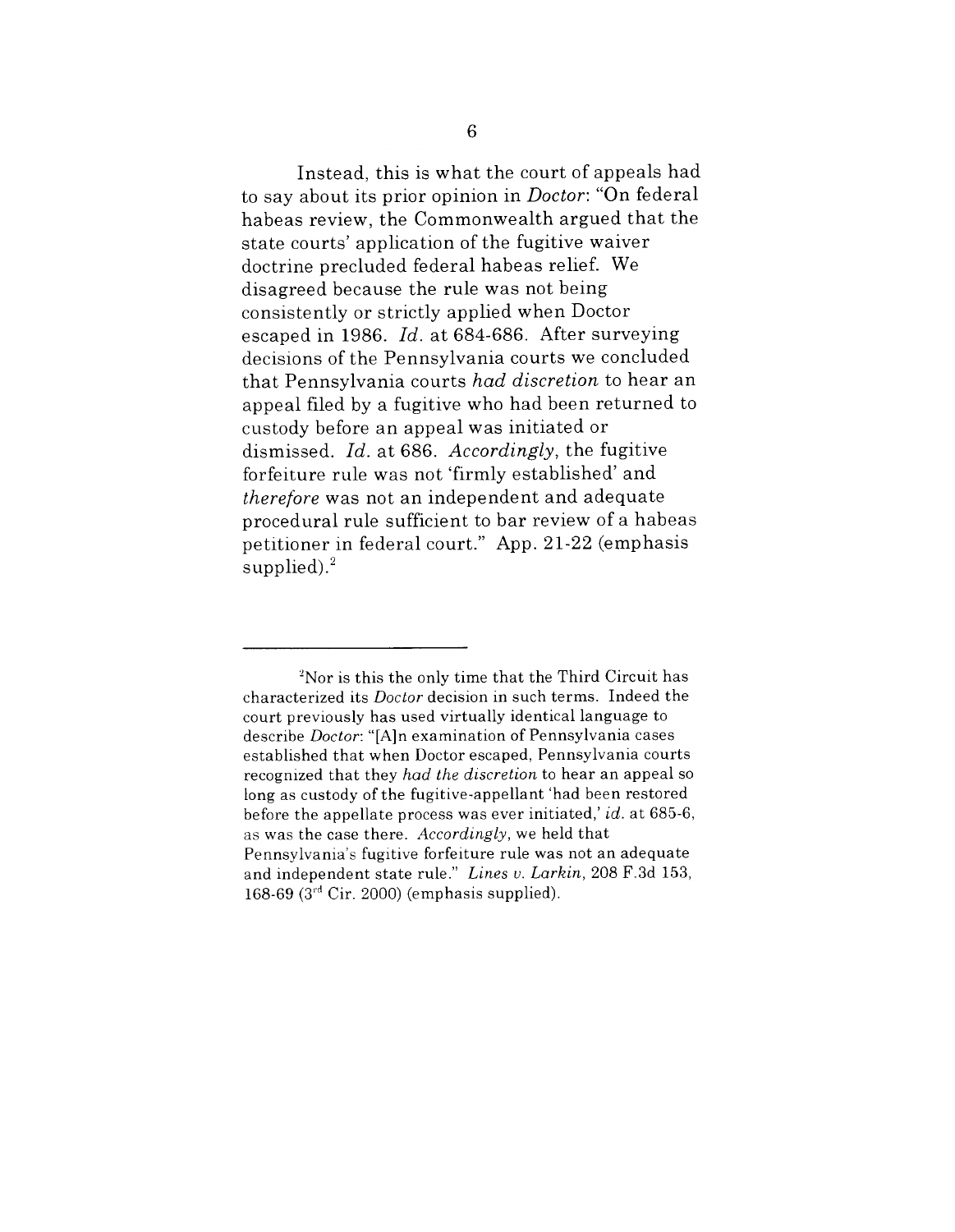Plainly, the Third Circuit believes that the state rule in question was not being consistently or strictly applied because the state courts *"had discretion."* And the consequence of such discretion ("*Accordingly, ...*") is that the rule cannot be considered firmly established, and is *("therefore")* an inadequate state ground.

Thus, despite respondent's attempts to depict the case as an unimportant excursion into old and outmoded procedural minutiae, the real issue here remains both current and compelling: the federal court of appeals expl.icitly equates discretion with inadequacy.

For that reason, respondent's remonstration that Pennsylvania no longer has a discretionary fugitive waiver rule is of no moment. It is true that, years after the decision in this case, the Pennsylvania courts retreated from a discretionary rule in favor of a series of categorical requirements that depend entirely on the stage of the proceedings at which the defendant flees or is recaptured. *See Commonwealth v. Deemer,* 705 A.2d 827 (Pa. 1997). But the whole problem with the circuit's approach to adequate state grounds analysis is that it forces the states to abandon all flexibility if they are to have any hope that their rules will ever be enforced by federal courts.

Thus the stakes here have never been about the status of Pennsylvania's fugitive dismissal rule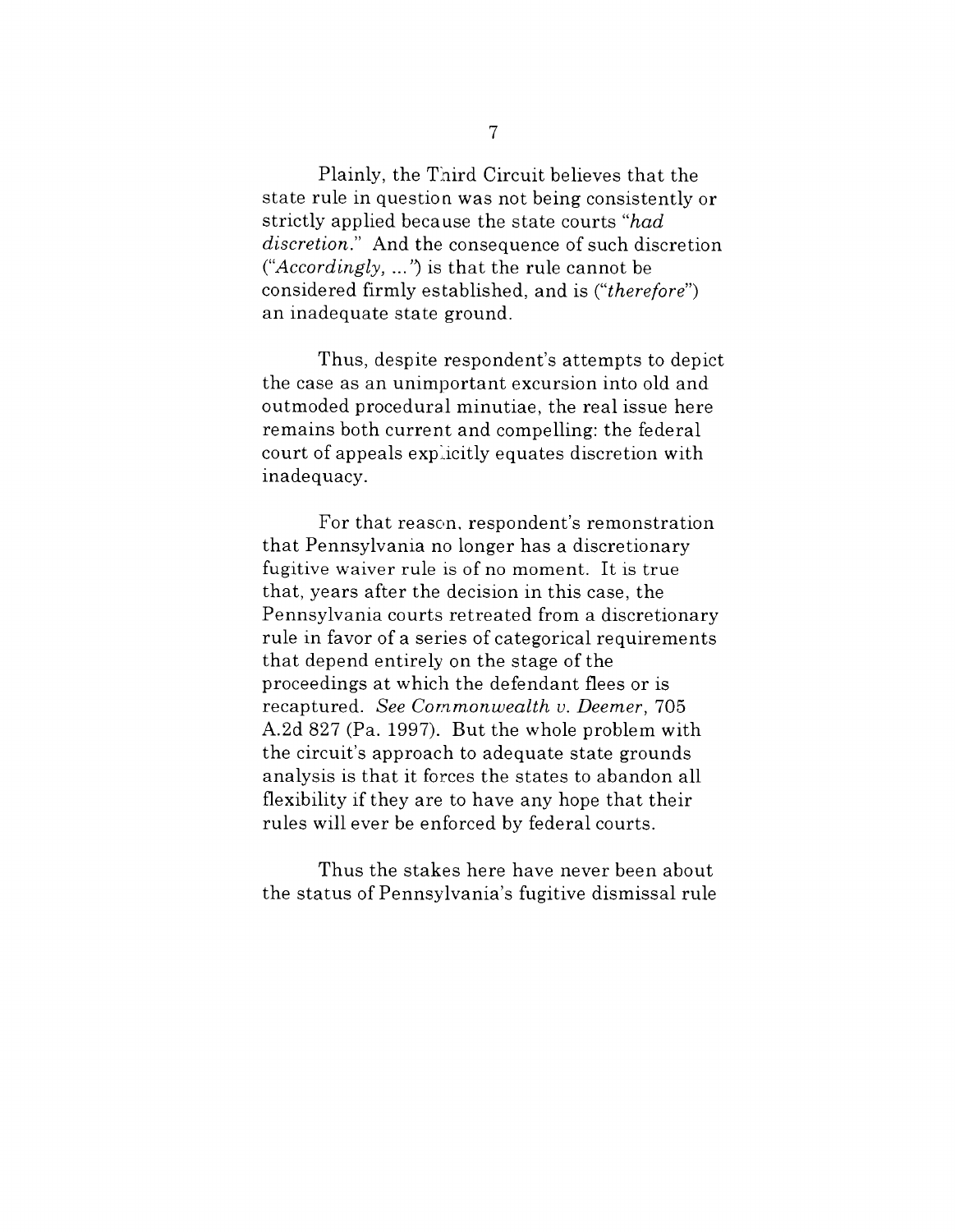in itself. The consequence of a flawed adequacy standard is that it tends to undermine an entire spectrum of state procedural requirements. And indeed in recent years the Third Circuit has repeatedly refused to honor a variety of Pennsylvania rules of procedure. $3$ 

Respondent nonetheless insists that there is no real cause for concern, because any discussion of discretion in the adequate-state-grounds context is really just a way of ensuring that state rules are being consistently applied. But a "consistency"

Pennsylvania Supreme Court Justices have not failed to notice "the federal courts' seeming receptiveness to theories allowing them to ignore Pennsylvania state court procedural defaults .... To the extent we would concern ourselves with the coin-flip that is federal habeas review, the result can be very bad law, since every state court response to a particularly egregious, unusual circumstance will be argued, in federal court, as proof that state rules of procedural default are uneven and should not be honored." *Commonwealth v. Steele,* 961 A.2d 786,837-38 (Pa. 2008) (Castille, J., concurring, with McCaffery, J.); *see also Commonwealth v. Gibson,* 951 A.2d 1110, 1150 (Pa. 2008) ("The threat of dismissive federal responses to flexible state procedural rules can lead to state legislatures and courts adoptiag ever-more inflexible rules") (Castille, J., concurring, with McCaffery, J.).

*<sup>:~</sup>See, e.g., Holland v. Horn,* 519 F.3d 107 (2008); *Fahy c,. Horn,* 516 F.3d 169 (2008); *Leyva v. Williams,* 504 F.3d 357 (2007); *Holiday v. Varner,* 176 Fed. Appx. 284 (2006) (unpublished); *Jermyn v. Horn,* 266 F.3d 257 (2001).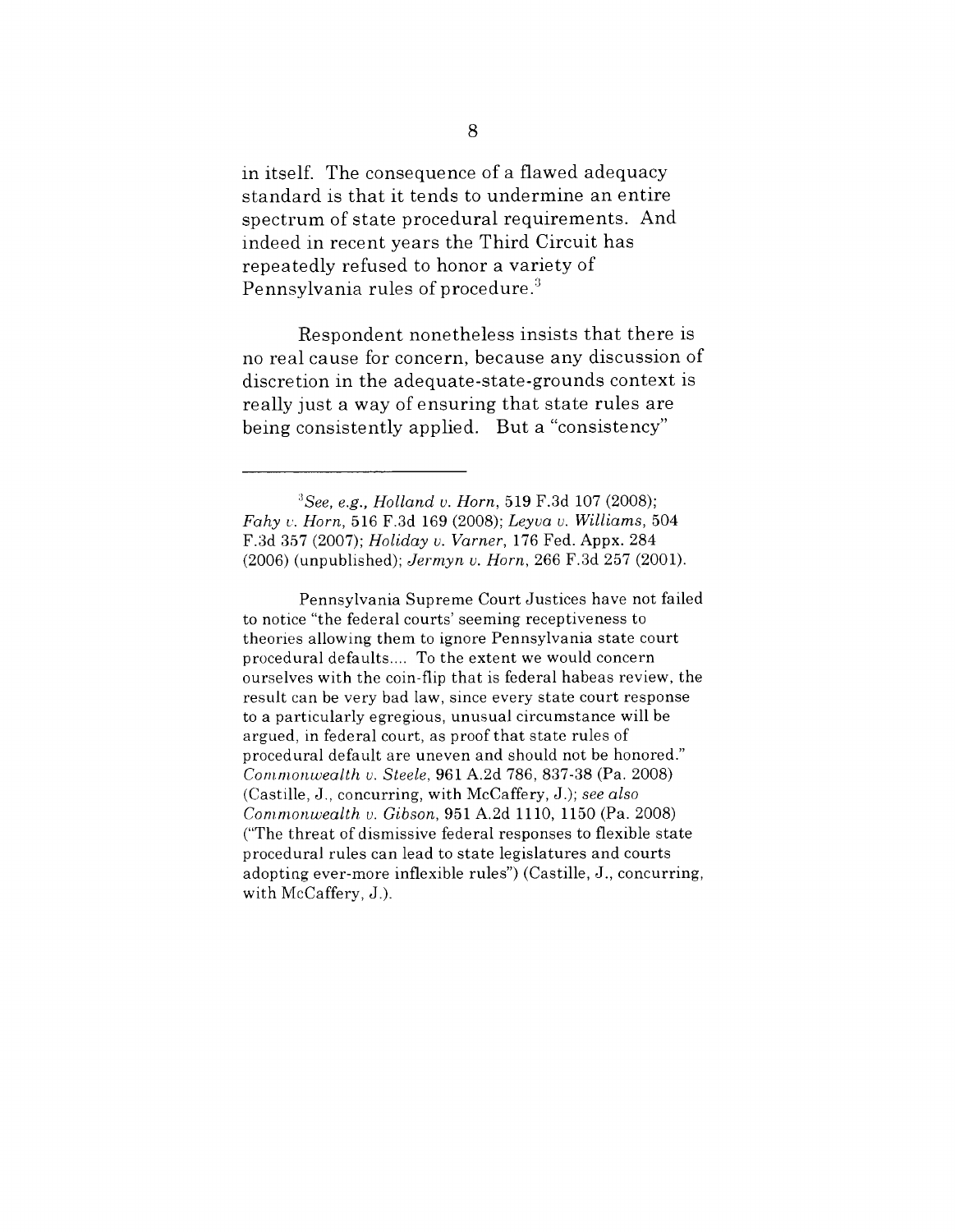test for adequacy - or a "firmly established" test, or a "regularly followed" test  $-$  is no different in essence than a discretion test. All of these standards subvert common, useful tools of judicial flexibility, such as plain error and miscarriage of justice, and invite federal courts to second-guess, in the smallest detail, the state courts' application of their own procedural rules.

That is why Wright & Miller attack the discretion test for adequacy and propose instead what is basically a due process approach. *See* 16B C. WRIGHT, A. MILLER, & E. COOPER, FEDERAL PRACTICE AND PROCEDURE §§ 4026, 4027 (2<sup>nd</sup> ed. 1996). If the state rule provides reasonable notice and opportunity to permit preservation of legal claims, then the failure to comply with the rule is an adequate ground to bar federal review.

Under such an approach, it should have been an easy matter to uphold the state default imposed here. To comply with Pennsylvania's fugitive forfeiture rule, respondent had to do only one simple thing – *not escape*. Instead he undertook considerable effort to do just that. Then he broke out of prison again  $-\alpha$  *after* his post-verdict motions had been dismissed as a result of his first flight. There was simply no way respondent could have believed that this conduct would be without consequence to his legal rights. If the adequatestate-grounds principle can be understood, even in such a case, to negate the state court default, then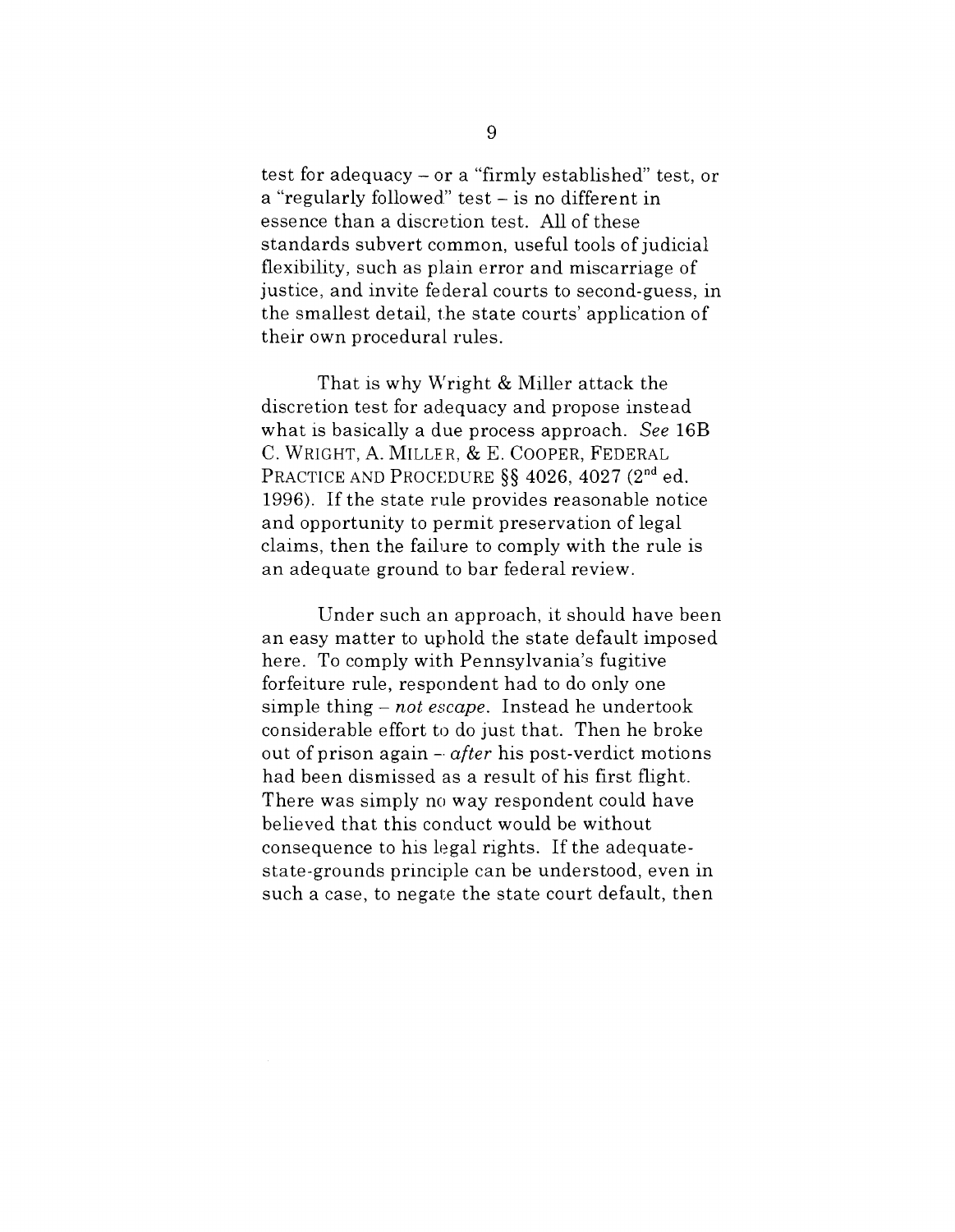there is a clear need for further examination of the doctrine.